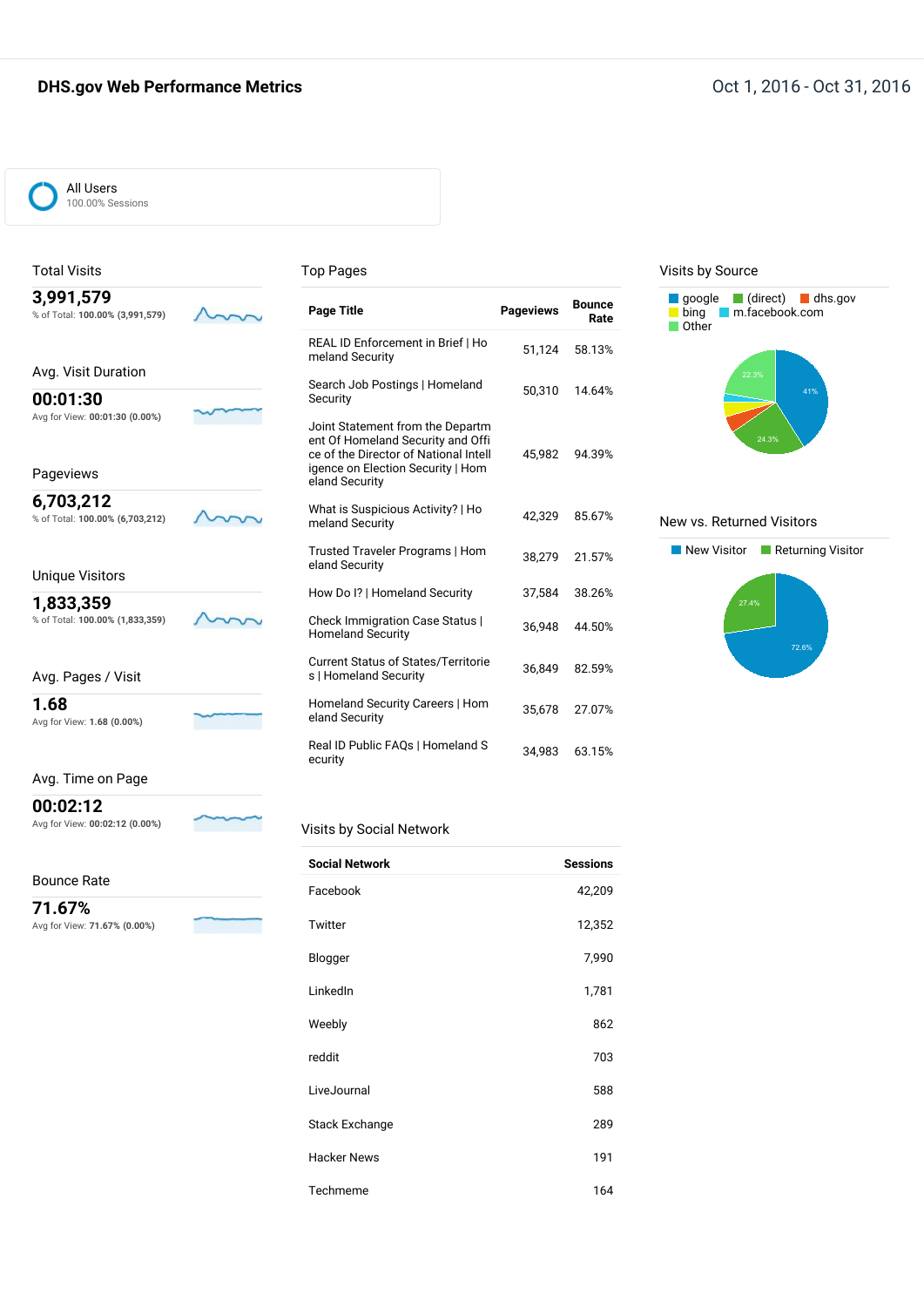### **DHS.gov Search Web Performance Metrics COMPAGE 2016** 2016 - Oct 1, 2016 - Oct 31, 2016



#### Visits to DHS.gov

**3,991,579** % of Total: **100.00% (3,991,579)**

|  | <b>Total Internal Searches</b> |
|--|--------------------------------|

**99,735** % of Total: **100.00% (99,735)**

#### Total External Searches (Google)

**655,554** % of Total: **16.42% (3,991,579)**

m

m

mm

| <b>Search Term</b> | <b>Total Unique</b><br><b>Searches</b> |
|--------------------|----------------------------------------|
| careers            | 939                                    |
| jobs               | 515                                    |
| case status        | 481                                    |
| i94                | 479                                    |
| forms              | 477                                    |
| esta               | 445                                    |
| i-94               | 388                                    |
| esta application   | 386                                    |
| real id            | 380                                    |
| active shooter     | 324                                    |
|                    |                                        |

Top Internal Searches by Search Term

#### New vs. Returned Visitors



#### Avg. Visits per Visitor



#### Top External Searches (Google - as reported)

| Keyword                 | <b>Sessions</b> |
|-------------------------|-----------------|
| us passport application | 826             |
| passport                | 589             |
| us passport             | 458             |
| homeland security jobs  | 453             |
| cyber security          | 298             |
| children sex video      | 260             |
| real id act             | 217             |
| real id                 | 216             |
| uscis case status       | 208             |
| stop the bleed          | 185             |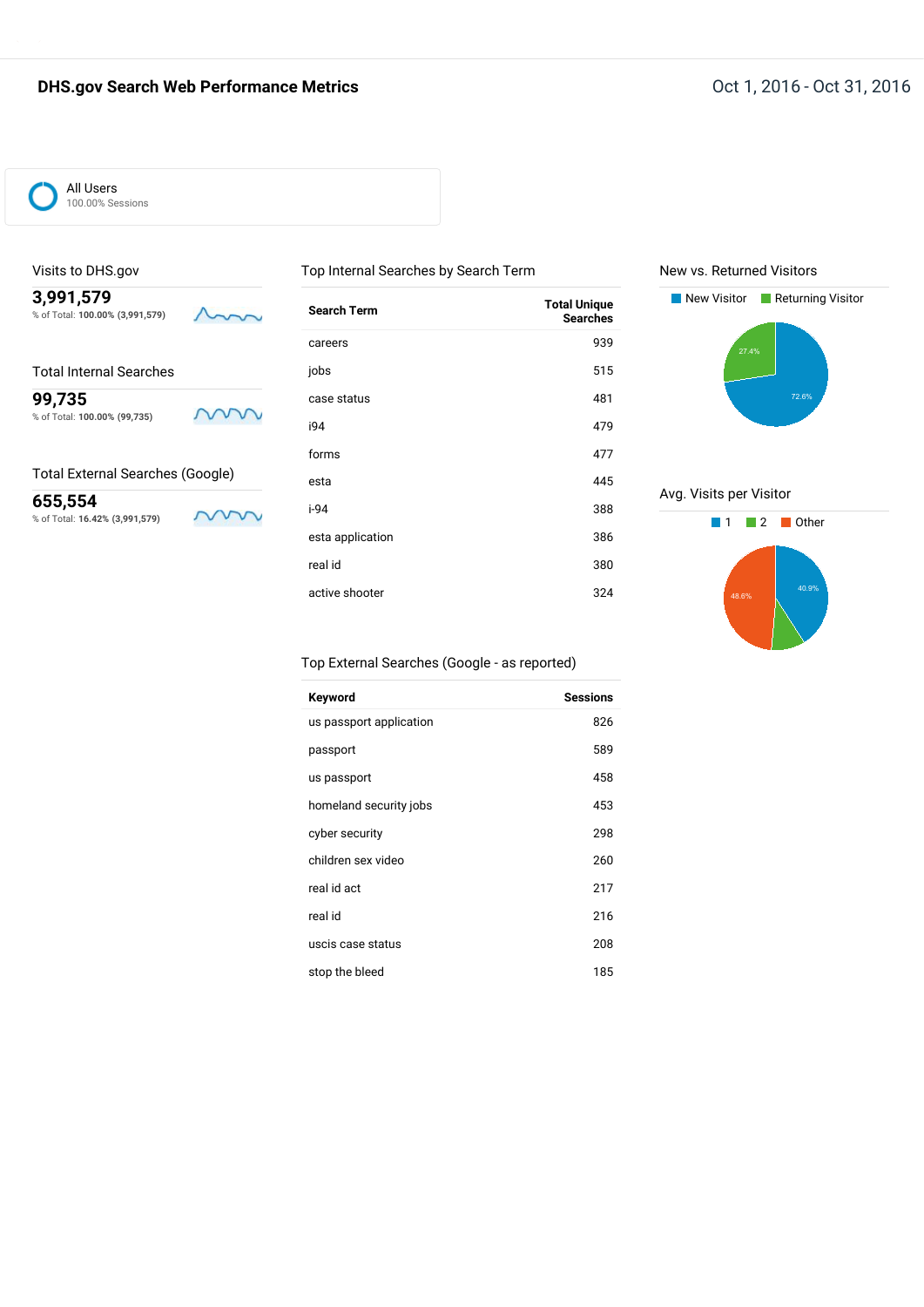Time Period: 1 0 /1/2016 –10/31/2016

# **Voice of the Customers**

#### **Feedback:**

- The major customer issuesto improve on the DHS.gov site include making content easier to find, label pages and navigation to help customers find relevant content quickly and easily.
- Other items to improve on the DHS.gov site include simplifying links and navigation choices, making navigation more intuitive, and remediating broken links.

Complete list available upon request

\*Source:surveymonkey.com

#### **Final Recommendations:**

We continue to review and work on recommendations from DHS.gov metrics reports. The DHS.gov Web Team documents and analyzesthe success of improvementsthrough metricsin addition to emerging technologies, recommendationsandactions.

#### **Recommendations:**

 **DifficultyFindingContent, Feeling Lost and Mislabeled Links:** The DHS.gov Web Team continues to implement more left navigation throughout site and restructure content and hyperlinks to promote a more productive, user-friendly experience.

#### **Actions Taken:**

- In an effort to address long-standing customer concerns and issues with DHS.gov, we launched a redesigned DHS.gov at the beginning of June 2016. Some of the specific differences you'll see are:
- 1. Compatibility for both desktop computers and mobile devices (phones and tablets)
- 2. Cleaner, easier-to-read site format and presentation
- 3. Faster and more accurate site navigation using our internal search function and external search engines (like Google and Bing)

Throughout the course of this effort, we updated more than 9,000 pages to simplify how information is presented to the user. Each page now features easy-to-read type and a clear introduction, so you can quickly determine if you are on the right page. We also built in collapsing sections so that longer pages of content can be quickly skimmed for relevant information, and fixed over 1,350 broken links and over 4,330 misspellings across the site.

The new DHS.gov is also fully accessible, reinforcing the Department's commitment to meet or exceed federal Section 508 compliance standards.

Finally, we introduced new tools like updated slideshows and image carousels, which highlight new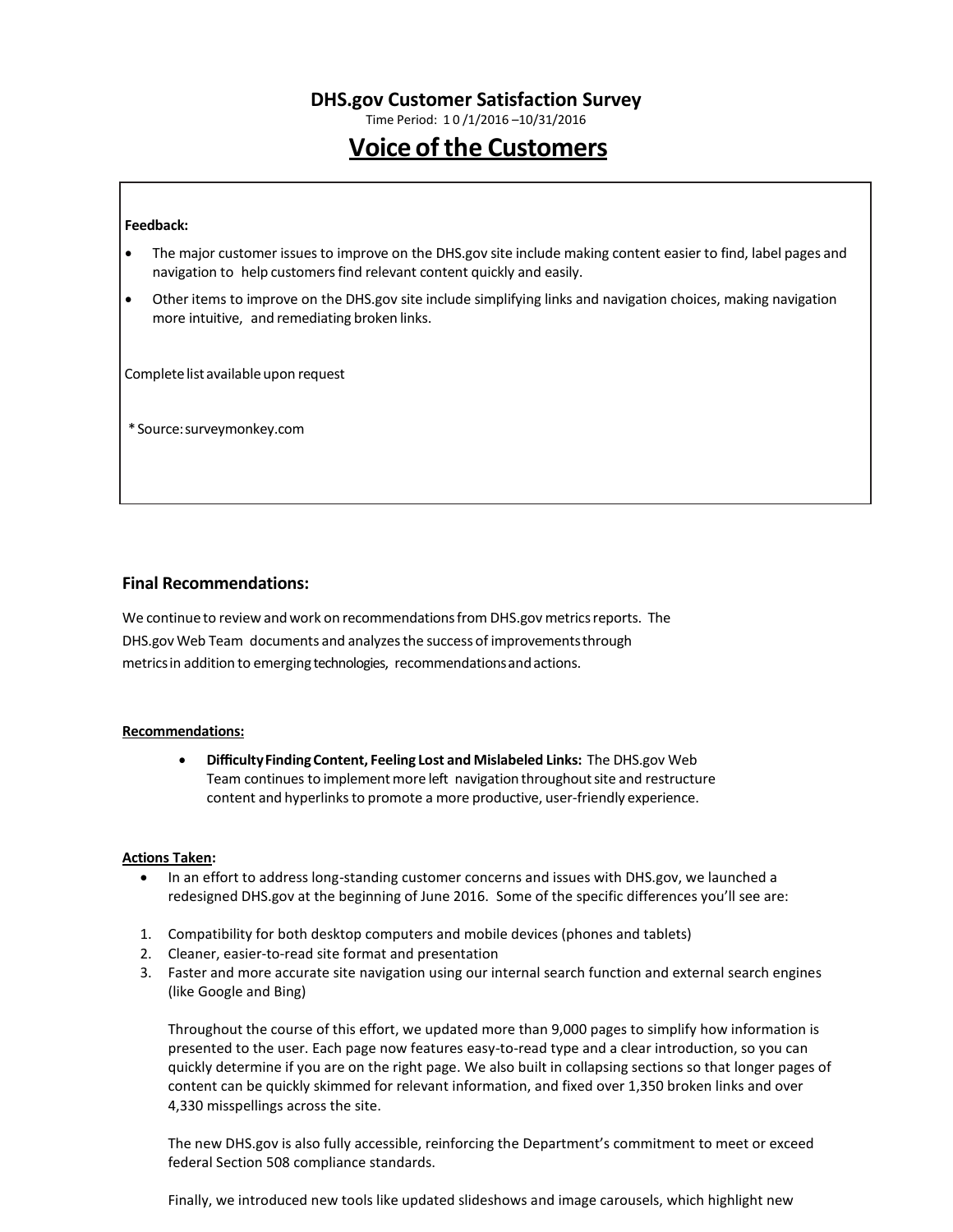Time Period: 1 0 /1/2016 –10/31/2016 information and announcements from the Department.

**Increase Visibility**: We continue to update our Frequently Requested Pages area to our web site each month according to our web metrics analysis. We also continue to add both internal and external links to our rotational banners, blogs and multimedia to help our readers find content quickly and easily.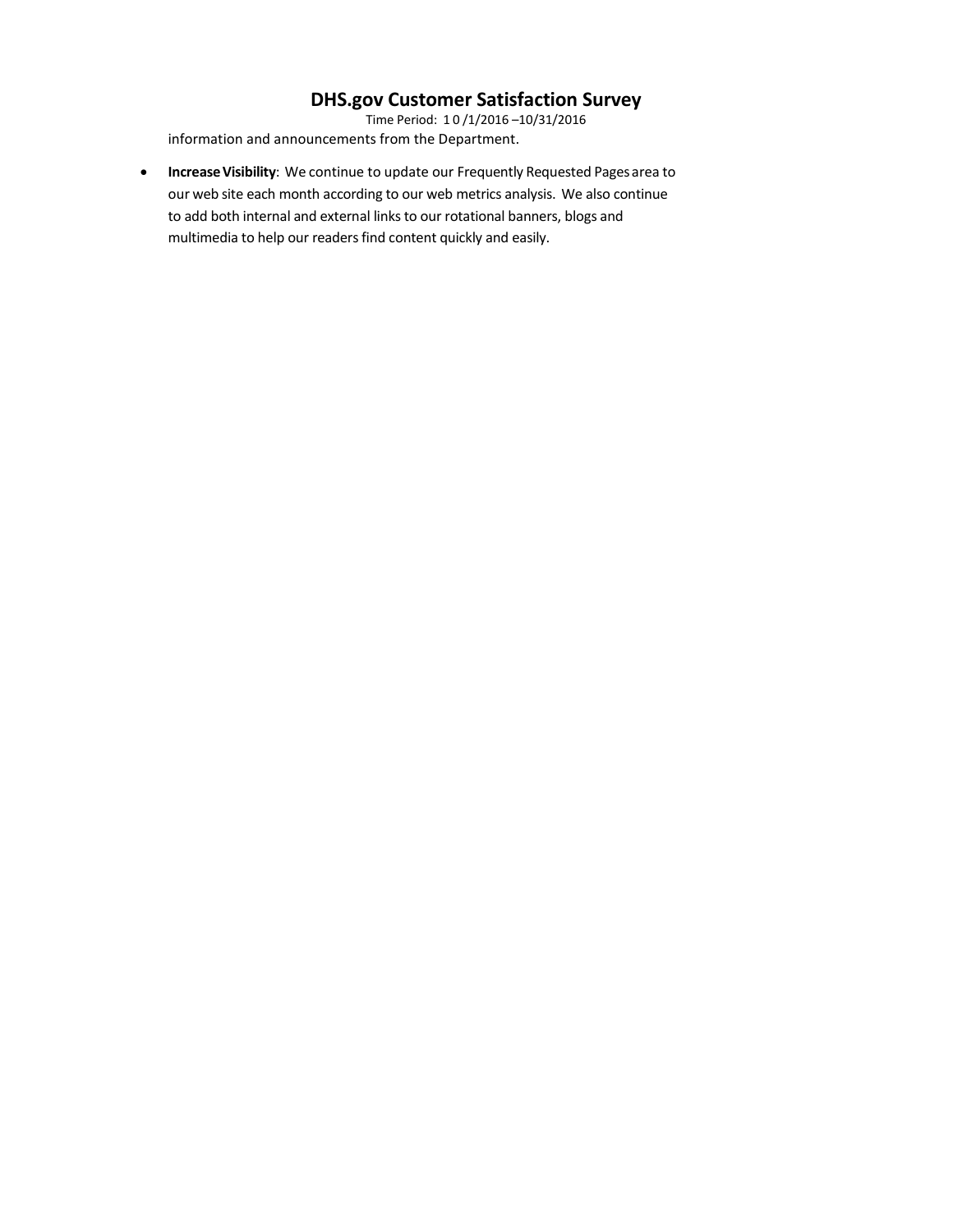Time Period: 10/1/2016 - 10/31/2016

### **Overall Customer Satisfaction Score 1986 1986 70.72**

### **Answer Choices Responses Points Score** ▪ Outstanding 429 100 42900 **• Above Average 639750 120 and 2012 12:00 12:00 13:00 13:00 13:00 13:00 14:00 14:00 14:00 14:00 14:00 14:00 14:00 14:00 14:00 14:00 14:00 14:00 14:00 14:00 14:00 14:00 14:00 14:00 14:00 14:00 14:00 14:00 14:00 14:00 14:00 •** Average 512 50 25600 ■ Below Average 25 3375 25 3375  $\bullet$  Poor 82 0 0 0 **Total 1688 111625 Were you able to complete the purpose of your visit? 61.49 Answer Choices Responses Points Score** ▪ Yes 1038 100 103800  $\bullet$  No 650 0 0 0 0  $\bullet$ **Total 1688 103800 86.79 Answer Choices Responses Points Score** ▪ Yes 1465 100 146500 • No 223 0 0 0 **Total 1688 146500 Will you recommend this website to a friend or colleague? 83.00 Answer Choices Responses Points Score** ▪ Yes 1401 100 140100 • No 287 0 0 0 0 0 0 0 1 1 287 0 0 0 1 287 1 287 0 0 0 1 287 1 287 1 287 1 287 1 287 1 287 1 287 1 287 1 287 1 287 1 287 1 288 1 288 1 288 1 288 1 288 1 288 1 288 1 288 1 288 1 288 1 288 1 288 1 288 1 288 1 288 1 288 1 288 **Total 1688 140100 Would you still return to this website if you could get this information or service from another source?**

### **Please describe your experience finding your way around**

### **(navigating) DHS.gov today.**

NOTE: Excludes "Other" responses

| <b>Answer Choices</b>                                                     | <b>Responses</b> | <b>Points</b> | Score        |
|---------------------------------------------------------------------------|------------------|---------------|--------------|
| • Encountered no difficulties                                             | 981              | 100           | 98100        |
| • Had technical difficulties (e.g. error messages, broken links)          | 52               | 0             |              |
| • Links did not take me where I expected                                  | 103              | $\Omega$      | <sup>0</sup> |
| . Links / labels are difficult to understand, they are not intuitive      | 61               | $\Omega$      | O            |
| . Navigated to general area but couldn't find the specific content needed | 266              | $\Omega$      |              |
| • Too many links or navigational choices                                  | 45               | $\Omega$      |              |
| . Would often feel lost, not know where I was                             | 52               | $\Omega$      |              |
| Total                                                                     | 1560             |               | 98100        |

#### **How was your experience using our site search? 55.64**

NOTE: Excludes "Did not use search" and "Other" responses

| <b>Answer Choices</b>                                   | <b>Responses</b> | <b>Points</b> | Score        |
|---------------------------------------------------------|------------------|---------------|--------------|
| • Encountered no difficulties                           | 454              | 100           | 45400        |
| I was not sure what words to use in my search           | 80               |               | 0            |
| • Results were not helpful                              | 115              |               | 0            |
| . Results were not relevant to my search terms or needs | 81               | 0             | 0            |
| • Results were too similar / redundant                  | 21               | O             | $\Omega$     |
| • Returned not enough or no results                     | 50               | 0             | $\Omega$     |
| • Returned too many results                             | 15               | 0             | <sup>0</sup> |
| Total                                                   | 816              |               | 45400        |

# **How would you rate your overall experience today? 66.13**

**62.88**